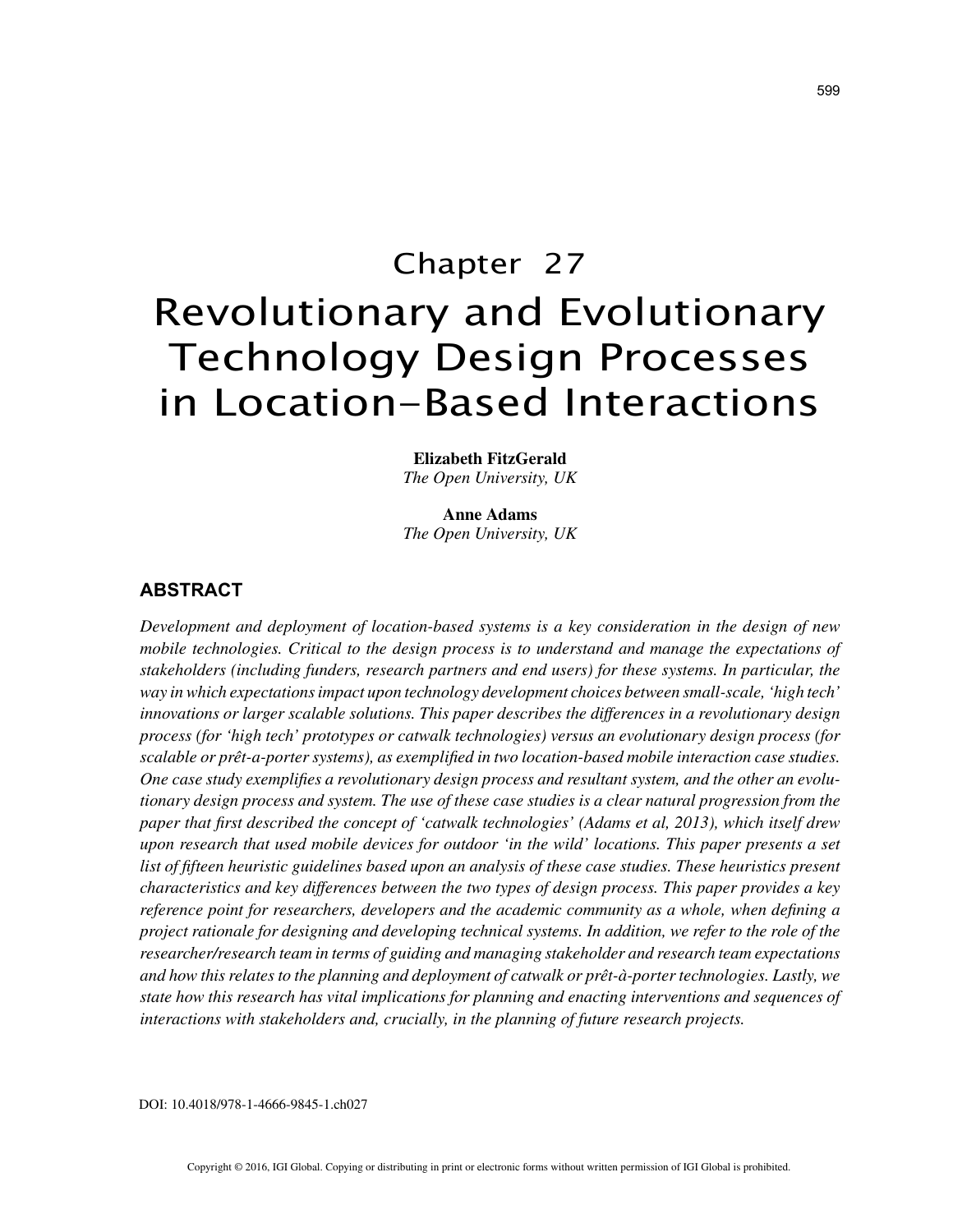# **INTRODUCTION**

Location-based services and apps are becoming ever more ubiquitous, in parallel to the growth of mobile consumer devices. Many of these location-based technologies tend to be associated with commercial uses. Location-based systems include marketing and/or advertising, such as showing what shops, cafes, gyms or other facilities are nearby and what offers or discounts may be provided to their clientele. Other location-based services can be used to provide information for visitors about local facilities, such as hotel recommendation sites or tourist information. In contrast, this paper examines the way in which mobile technologies are designed, developed and deployed to support meaningful interactions in outdoor locations. In particular, we focus upon the way in which such technologies are planned and designed and the extent to which they are expected to be scalable solutions as opposed to bespoke, custom systems that do not scale well to mass deployment. In this paper, we expand upon the HCI concept of 'catwalk technology' (Adams et al., 2013), a metaphor borrowed from the fashion industry "whereby innovation leads the development process whilst also providing hooks for some iterative, scalable and sustained technology design processes". Adams et al. (2013) analyse 'in the wild' research projects from the perspective of both the technology and the role of the researcher. In particular this research highlights the role of the researcher as a boundary creature, similar to a boundary object. As boundary creatures, HCI researchers need to cross between communities and domains and manage different norms in practices and domain languages. Through crossing these boundaries the researcher can be thought of as both horrific, by contradicting the norms within that domain, and insightful, by transporting new ideas into the domain. Within this research the 'wild' may mean either the physical terrain (e.g. fieldtrip learning) or an unfamiliar environment in which the researcher finds themselves in (e.g. hospital, school etc.). In all these contexts there is an increased importance for the researcher as a boundary creature to establish a joint understanding of the location-based design approach.

Our work here relates to the design processes involved in producing catwalk and prêt-à-porter (readyto-wear) location-based technologies. To understand these design processes in more detail we have used an evolutionary and revolutionary design perspective, whereby a revolutionary design process tend to be, but is not exclusively, linked to a catwalk technology design. In contrast, an evolutionary design process tend to be, but is not exclusively, linked to a prêt-à-porter system. According to Adams et al. (2005), revolutionary design processes are rarer than evolutionary ones and tend to encompass conceptually new designs, new possibilities and may enforce fundamentally different ways of working. In contrast, an evolutionary design process involves small, incremental changes and fairly stable design concepts, with working practices evolving gradually over time in parallel with new products. Evolutionary design processes do not usually result in radical new ways of doing things compared to revolutionary design processes, where this may be a natural consequence of the work.

The main aim of this work is the creation of *development guidelines* or *heuristics* for academics and their collaborators, to inform the design, development and deployment of technologies and systems created by the research community. The production of these guidelines has resulted from the analysis of two case studies, viewed through the lens of revolutionary and evolutionary design processes to produce *catwalk* versus *prêt-à-porter technologies*. Using a grounded design approach, the features of these two types of technical solution can be identified from the case studies and presented as a reference for the community, providing a mechanism by which researchers can mediate interactions and guide expectations with stakeholders to inform the development and direction of future research projects.